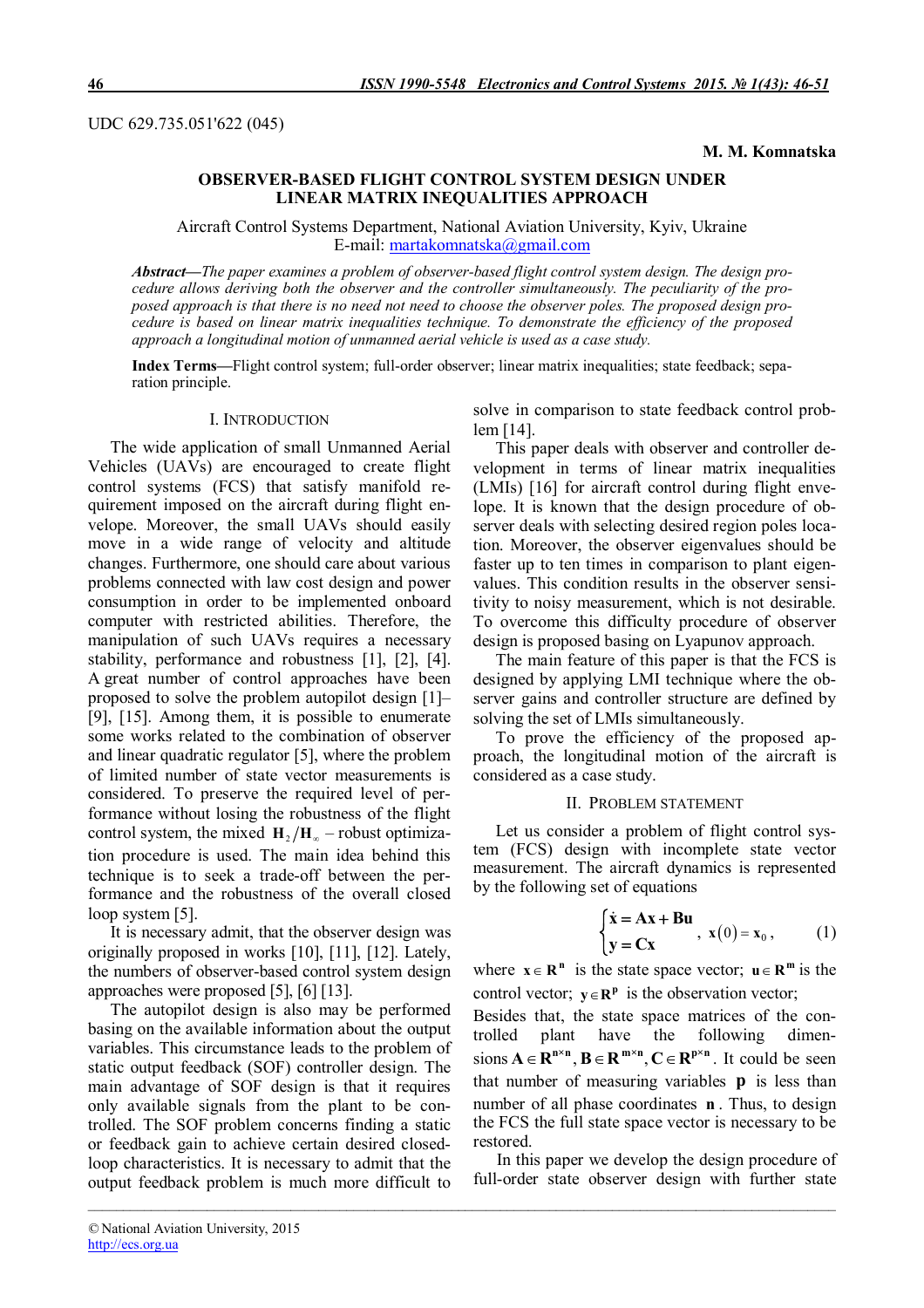feedback construction such that the performance of closed-loop system satisfies selected performance criterion. Thus, the FCS construction is performed under the well known separation principle.

## III. OBSERVER-BASED FLIGHT CONTROL SYSTEM DESIGN

It is known that the observer estimates the state variables based on measurement of the output **y** and control **u** variables  $[10] - [12]$ . Let us consider the procedure of observer-based flight control system design under LMI approach.

Consider linear time-invariant system given by (1). Assume that the states **x** are approximated by the states **x** . The observer model takes into account feedback information about observation error and can be represented as

$$
\tilde{\dot{\mathbf{x}}}(t) = \mathbf{A}\tilde{\mathbf{x}}(t) + \mathbf{B}\mathbf{u}(t) + \mathbf{L}(\tilde{\mathbf{y}}(t) - \mathbf{y}(t)) =
$$
\n
$$
\mathbf{A}\tilde{\mathbf{x}}(t) + \mathbf{B}\mathbf{u}(t) + \mathbf{L}\mathbf{C}(\tilde{\mathbf{x}}(t) - \mathbf{x}(t))
$$
\n(2)

where  $(\mathbf{x}(t) - \tilde{\mathbf{x}}(t)) = \mathbf{e}(t)$  is a difference between the real and estimated states (observation error); **L** is the observer gain matrix that has to be chosen such that the observation error approaches zero as time increases. From (1) and (2) the observation error equation dynamics takes the following form

$$
\dot{\mathbf{e}}(t) = (\dot{\mathbf{x}}(t) - \tilde{\mathbf{x}}(t)),
$$
\n
$$
\dot{\mathbf{x}}(t) - \tilde{\mathbf{x}}(t) = \mathbf{A}\mathbf{x}(t) + \mathbf{B}\mathbf{u}(t)
$$
\n
$$
- (\mathbf{A}\tilde{\mathbf{x}}(t) + \mathbf{B}\mathbf{u}(t) + \mathbf{L}\mathbf{C}(\tilde{\mathbf{x}}(t) - \mathbf{x}(t)))
$$
\n
$$
= (\mathbf{A} + \mathbf{L}\mathbf{C})\mathbf{e}(t)
$$
\n(3)

The error decays to zero if it is possible to find observer gain matrix **L** such that  $(A + LC)$  is asymptotically stable. Moreover, the eigenvalues of  $(A+LC)$  are the same as those of  $(A+LC)^T =$  $= A^T + C^T I^T$ 

The final goal is to control the motion of the plant basing on the estimated states. Thus, for the state feedback control based on observed states **x** , namely

$$
\mathbf{u} = \mathbf{K} \tilde{\mathbf{x}} \,, \tag{4}
$$

where **K** is a constant state feedback gain matrix that assures that the system is asymptotically stable, the state equation becomes

$$
\dot{\mathbf{x}}(t) = \mathbf{A}\mathbf{x}(t) + \mathbf{B}\mathbf{K}\tilde{\mathbf{x}}(t) = \mathbf{A}\mathbf{x}(t) + \mathbf{B}\mathbf{K}\big(\mathbf{x}(t) - \mathbf{e}(t)\big) \n= (\mathbf{A} + \mathbf{B}\mathbf{K})\mathbf{x}(t) - \mathbf{B}\mathbf{K}\mathbf{e}(t).
$$
\n(5)

Combining together (3) and (5), we obtain

$$
\begin{bmatrix} \dot{\mathbf{x}}(t) \\ \dot{\mathbf{e}}(t) \end{bmatrix} = \begin{bmatrix} \mathbf{A} + \mathbf{B} \mathbf{K} & -\mathbf{B} \mathbf{K} \\ 0 & \mathbf{A} + \mathbf{LC} \end{bmatrix} \begin{bmatrix} \mathbf{x}(t) \\ \mathbf{e}(t) \end{bmatrix}.
$$
 (6)

Equation (6) describes the dynamics of the observed state feedback control system. The characteristic equation for the system is

$$
|s\mathbf{I} - \mathbf{A} - \mathbf{B}\mathbf{K}||s\mathbf{I} - \mathbf{A} - \mathbf{L}\mathbf{C}| = 0.
$$

It is possible to rewrite the system dynamics in terms of plant and observer states, respectively.

$$
\begin{bmatrix} \dot{\mathbf{x}}(t) \\ \tilde{\mathbf{x}}(t) \end{bmatrix} = \begin{bmatrix} \mathbf{A} & \mathbf{B}\mathbf{K} \\ -\mathbf{LC} & \mathbf{A} + \mathbf{B}\mathbf{K} + \mathbf{LC} \end{bmatrix} \begin{bmatrix} \mathbf{x}(t) \\ \tilde{\mathbf{x}}(t) \end{bmatrix}.
$$

It is supposed also that the obtained solution given by (4) minimizes performance index as

$$
J = \int_{0}^{\infty} \left( \tilde{\mathbf{x}}(t)^{\mathrm{T}} \mathbf{Q} \tilde{\mathbf{x}}(t) + \mathbf{u}(t)^{\mathrm{T}} \mathbf{R} \mathbf{u}(t) \right) dt =
$$
  

$$
\int_{0}^{\infty} \tilde{\mathbf{x}}(t)^{\mathrm{T}} \left( \mathbf{Q} + \mathbf{K}^{\mathrm{T}} \mathbf{R} \mathbf{K} \right) \tilde{\mathbf{x}}(t) dt
$$
 (7)

where **Q** and **R** are diagonal matrices, weighting each state and control variables, respectively.

This cost depends on the trajectory, of  $\tilde{\mathbf{x}}(t)$ , taken, such that the worst trajectory will correspond to the worst cost [3].

It is known that the observed-state feedback control system design consists of two stages: (1) design of state feedback control law assuming that all states are available; (2) design a state estimator to estimate states of the system. Replace the states in state feedback control law from stage (1) by the state estimates. Further, they can be combined to form the observed-state feedback control system. This principle of independent state feedback and observer design is referred to as separation principle. Moreover, the observer design deals with choice of poles location. They are usually chosen such that the observer response is much faster that the system response, but very fast observers possess with noise. The proposed approach solves the problem of observed-state feedback design under LMI technique. The main advantage of the proposed design procedure is that there is no need to define the observer poles location. The solution of this problem via LMIs gives the constant state feedback gain matrix **K** and observer gain **L** by solving the set of LMIs simultaneously. The proposed design procedure is very simple and utilizes Lyapunov approach.

The simultaneous observer and controller design can be formulated with following theorem.

**Theorem**. The observer-based system (6) is said to be statically stable by means of state feedback (4)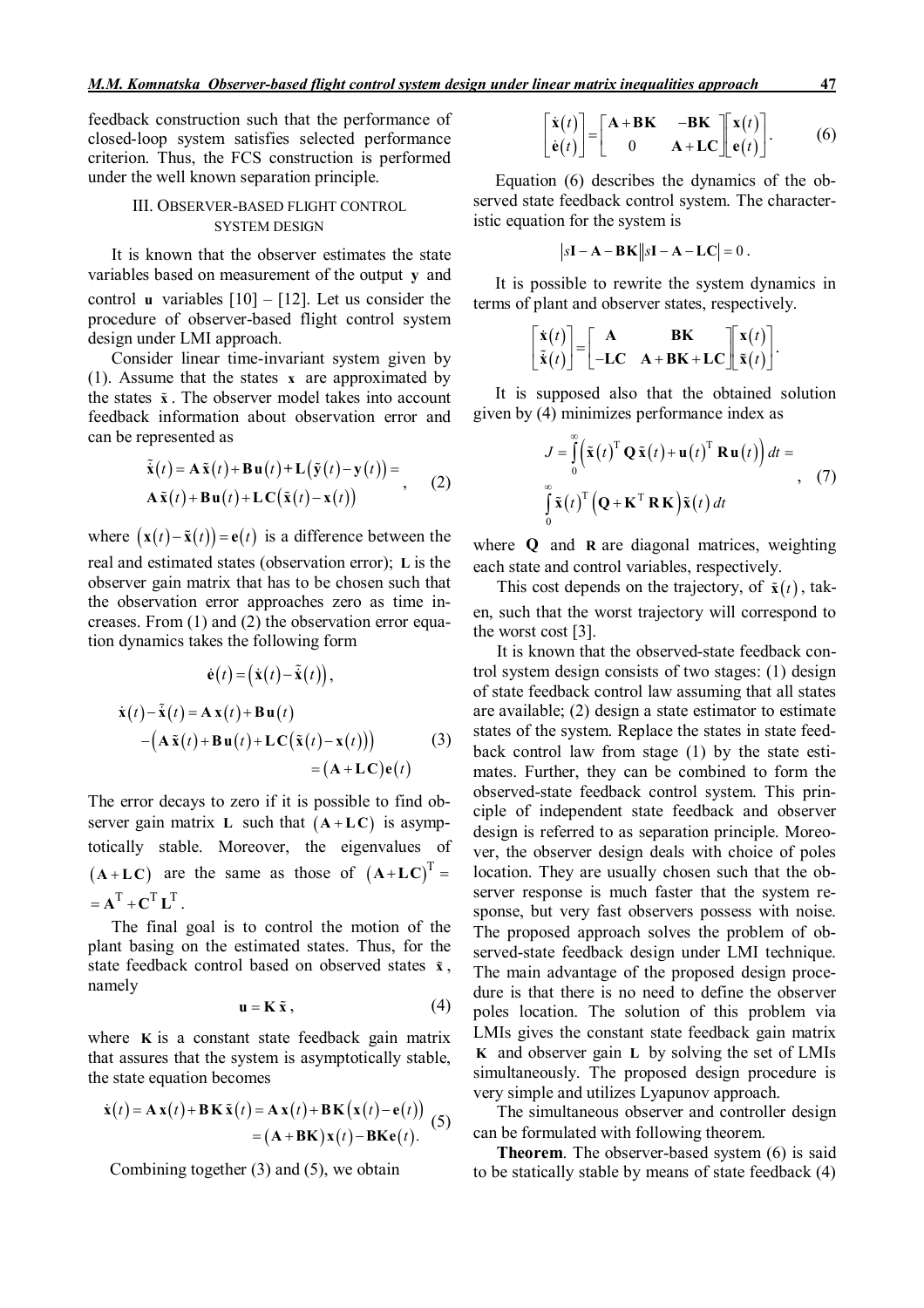if there exist matrices  $X_1 = X_1^T > 0$ , **M** and  $X_2 = X_2^T > 0$ , **Z** and satisfy the following conditions:

$$
\begin{bmatrix} \mathbf{X}_{1} \mathbf{A}^{T} + \mathbf{A} \mathbf{X}_{1} + \mathbf{M}^{T} \mathbf{B}^{T} + \mathbf{B} \mathbf{M} & \mathbf{X}_{1} \mathbf{Q}^{1/2} & \mathbf{M}^{T} \mathbf{R}^{1/2} \\ \mathbf{Q}^{1/2} \mathbf{X}_{1} & -\mathbf{I} & 0 \\ \mathbf{R}^{1/2} \mathbf{M} & 0 & -\mathbf{I} \end{bmatrix} < 0 ,
$$

$$
\mathbf{X}_{1} = \mathbf{X}_{1}^{T} > 0 , \qquad (8)
$$

$$
\mathbf{A}^{\mathrm{T}} \mathbf{X}_2 + \mathbf{X}_2 \mathbf{A} + \mathbf{C}^{\mathrm{T}} \mathbf{Z}^{\mathrm{T}} + \mathbf{Z} \mathbf{C} < 0 ,
$$
\n
$$
\mathbf{X}_2 = \mathbf{X}_2^{\mathrm{T}} > 0 . \tag{9}
$$

**Proof.** Let  $V_1(x,t) = x(t)P_1 x^T(t)$  with  $P_1 = P_1^T > 0$ be a candidate Lyapunov function. The closed loop system (6) preserves stability and minimizes performance index (7) if:

$$
\dot{\mathbf{V}}_1(\mathbf{x},t) + \mathbf{x}^{\mathrm{T}}(t)\mathbf{Q}\mathbf{x}(t) + \mathbf{u}^{\mathrm{T}}(t)R\mathbf{u}(t) < 0. \quad (10)
$$

The condition (10) leads to the following inequality:

$$
\mathbf{x}^{\mathrm{T}}(t)\Big\{\mathbf{A}^{\mathrm{T}}\mathbf{P}_{1}+\mathbf{P}_{1}\mathbf{A}+\mathbf{K}^{\mathrm{T}}\mathbf{B}^{\mathrm{T}}\mathbf{P}_{1}+\mathbf{P}_{1}\mathbf{B}\mathbf{K}+\mathbf{Q}+\mathbf{K}^{\mathrm{T}}\mathbf{R}\mathbf{K}\Big\}\n\times\mathbf{x}(t)<0.
$$

Pre-multiplying and post-multiplying right and left sides above written inequality by  $P^{-1}$ :

$$
\mathbf{P}_{1}^{-1}\mathbf{A}^{T} + \mathbf{A}\mathbf{P}_{1}^{-1} + \mathbf{P}_{1}^{-1}\mathbf{K}^{T}\mathbf{B}^{T} + \mathbf{B}\mathbf{K}\mathbf{P}_{1}^{-1} + \mathbf{P}_{1}^{-1}\mathbf{Q}\mathbf{P}_{1}^{-1} + \mathbf{P}_{1}^{-1}\mathbf{K}^{T}\mathbf{R}\mathbf{K}\mathbf{P}_{1}^{-1} < 0. \tag{11}
$$

Let us define the following change of variables  $X_1 = P_1^{-1}$ ,  $M = K P_1^{-1}$ ,  $K = M P_1$  and rewrite inequality (11) as

$$
\mathbf{XA}^{\mathrm{T}} + \mathbf{AX} + \mathbf{M}^{\mathrm{T}}\mathbf{B}^{\mathrm{T}} + \mathbf{BM} + \mathbf{XQX} + \mathbf{XK}^{\mathrm{T}}\mathbf{R}\mathbf{KX} < 0 \tag{12}
$$

By applying Shur's Lemma to inequality (12) it is possible to rewrite as matrix inequality:

$$
\begin{bmatrix} \mathbf{X}_{1} \mathbf{A}^{T} + \mathbf{A} \mathbf{X}_{1} + \mathbf{M}^{T} \mathbf{B}^{T} + \mathbf{B} \mathbf{M} & \mathbf{X}_{1} \mathbf{Q}^{1/2} & \mathbf{M}^{T} \mathbf{R}^{1/2} \\ \mathbf{Q}^{1/2} \mathbf{X}_{1} & -\mathbf{I} & 0 \\ \mathbf{R}^{1/2} \mathbf{M} & 0 & -\mathbf{I} \end{bmatrix} < 0.
$$

This part of the proof considers the design stage (1) according to the separation principle. The second part of the proof considers stage (2) of the design procedure connected with observer construction.

Let  $\mathbf{V}_2(\mathbf{e}(t), t) = \mathbf{e}(t)\mathbf{P}_2 \mathbf{e}^T(t)$  with  $\mathbf{P}_2 = \mathbf{P}_2^T > 0$  be a candidate Lyapunov function. The observer gains can be found if the following inequality is hold:

$$
\mathbf{e}^{T}(t)\Big\{(\mathbf{A}+\mathbf{L}\mathbf{C})^{T}\mathbf{P}_{2}+\mathbf{P}_{2}(\mathbf{A}+\mathbf{L}\mathbf{C})\Big\}\mathbf{e}(t)<0,
$$

or

$$
\mathbf{A}^{\mathrm{T}}\mathbf{P}_2 + \mathbf{P}_2\mathbf{A} + \mathbf{C}^{\mathrm{T}}\mathbf{L}^{\mathrm{T}}\mathbf{P}_2 + \mathbf{P}_2\mathbf{L}\mathbf{C} < 0.
$$

The use of the following change of variables  $X_2 = P_2$ ,  $P_2 L = Z$  reduces to the next LMI:

$$
\mathbf{A}^{\mathrm{T}} \mathbf{X}_2 + \mathbf{X}_2 \mathbf{A} + \mathbf{C}^{\mathrm{T}} \mathbf{Z}^{\mathrm{T}} + \mathbf{Z} \mathbf{C} < 0 \,,
$$
\n
$$
\mathbf{X}_2 = \mathbf{X}_2^{\mathrm{T}} > 0 \,.
$$

Thus, the observer gains can be evaluated as

$$
\mathbf{L} = \mathbf{X}_2^{-1} \mathbf{Z} .
$$

### IV. CASE STUDY

To demonstrate the efficiency of the proposed approach a longitudinal channel of the UAV is used as a case study. The state space vector of the longitudinal channel involves the following components:  $\mathbf{x} = [V_t, \alpha, \theta, q, h]^T$ , where  $V_t$  is the true airspeed of UAV,  $\alpha$  is the angle of attack, θ is the pitch angle, *q* is the pitch rate and h is the altitude. The control input vector  $\mathbf{u} = [\delta_e]^\text{T}$  is represented only by elevator deflection.

It is considered operating mode with true airspeed at  $V_t = 14.0$  m/s. The linear model in the state space is represented by the matrices  $[A, B]$ :

$$
\mathbf{A} = \begin{bmatrix} -0.1816 & 43.9153 & -9.81 & 0 & 0 \\ -0.4292 & -12.7475 & -0.6711 & 0.6898 & 0 \\ 0 & 0 & 0 & 1.0 & 0 \\ 0.2988 & -130.2477 & 4.7433 & -21.9445 & 0 \\ 0 & -14.0 & 14.0 & 0 & 0 \end{bmatrix};
$$
\n
$$
\mathbf{B} = \begin{bmatrix} -0.0408 \\ -0.0553 \\ 0 \\ -14.8151 \\ 0 \end{bmatrix};
$$

The output vector of measured variables is given as follows  $\mathbf{y}_{est} = \begin{bmatrix} \theta, & q, & h \end{bmatrix}^T$ .

Disturbance, υ affecting the longitudinal motion of the aircraft involves the following components: the true airspeed,  $V_t$ , angle of attack,  $\alpha$  and pitch rate, *q*, so that  $\mathbf{v} = \begin{bmatrix} V_{t_g}, & \alpha_g, & q_g \end{bmatrix}^T$ . In order to simulate the atmospheric turbulence the Dryden filter is used [3]. It is considered that aircraft flies at moderate turbulence. Parameters appearing in the state space of Dryden filter are given as follows [3]:  $K_V = \sigma_V \sqrt{(2L_V/\pi V)}$ ,  $\lambda_V = L_V/V$ ,  $\lambda_\alpha = L_\alpha/V$ ,  $K_{\alpha} = 7.2011$ ,  $\lambda_{\alpha} = 0.1981$ ,  $K_{q} = 1/V$ ,  $\lambda_{q} = 4b/\pi V$ .

The variable *b* represents the aircraft wingspan,  $b = 2.31$  m. The variables  $L_V$ ,  $L_a$  represent the turbulence scale lengths. The variables  $\sigma_{\nu}$ ,  $\sigma_{\alpha}$  represent the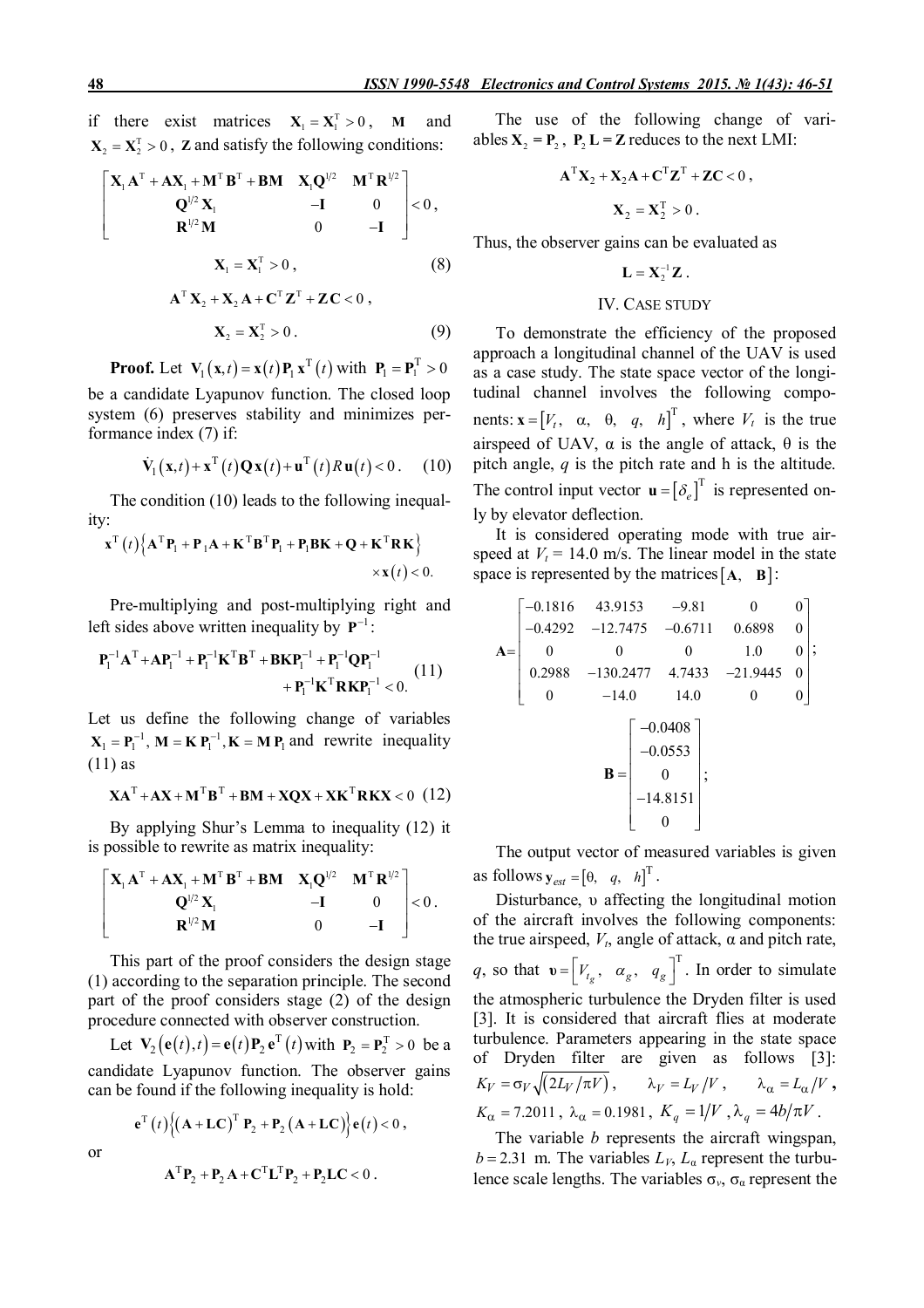The weighting matrices  $Q$ ,  $R$  in (7) have the following form:

$$
\mathbf{Q} = \text{diag}([0.0057 \quad 0.0023 \quad 8.9443 \quad 0.0001 \quad 0.7071]);
$$

$$
\mathbf{R} = [0.8367].
$$

By applying proposed approach of observer based controller design via LMI approach, the state feedback gain matrix **K** and observer gains **L** are found. Their numerical values are given below:

– state feedback gains:

 $K = [-0.1265 \quad 1.6762 \quad -7.7596 \quad -0.2311 \quad -0.5043]$ 

– observer gain matrix:

|       |        |        | $\begin{bmatrix} -2.7634 & -5.6055 & -4.8286 \\ -0.1584 & -0.3941 & -0.4772 \end{bmatrix}$ |  |
|-------|--------|--------|--------------------------------------------------------------------------------------------|--|
|       |        |        |                                                                                            |  |
| $L =$ | 0.9676 | 0.9592 | 1.8864                                                                                     |  |
|       | 1.3993 | 8.4330 | 2.4343                                                                                     |  |
|       | 2.8823 | 3.5656 | 6.1283                                                                                     |  |

Table 1 reflects standard deviations of the UAV outputs.

|--|--|

STANDARD DEVIATIONS OF THE UAV OUTPUTS IN A STOCHASTIC CASE

|                              | Standard deviation        |                     |        |                               |                                           |                        |
|------------------------------|---------------------------|---------------------|--------|-------------------------------|-------------------------------------------|------------------------|
| Plant                        | m/sec<br>$\sigma_{\cdot}$ | $\mathbf{v}_\alpha$ | ഄഀ     | 07<br>/sec<br>$\mathcal{Q}_a$ | m<br>$\sigma_{\scriptscriptstyle h}^{}$ , | $\cup$ <sub>elev</sub> |
| $= 14.0 \text{ m/s}$<br>$ -$ | 0.1199                    | 0.6157              | 0.9882 | 0.2146                        | 0.1943                                    | 1.5160                 |

Performance indices of closed loop system with observed state feedback in a loop are given in Table 2.

The simulation results of the closed loop system taking into account the influence of the random wind, simulated according to the standard Dryden model of turbulence confirm the efficiency of proposed approach. Results of the simulation are shown in Figure.

|--|--|

PERFORMANCE INDICES OF CLOSED-LOOP SYSTEM

| Performance Index  | Plant          |  |
|--------------------|----------------|--|
|                    | $V = 14.0$ m/s |  |
| $H_2$ -norm        | 0.2545         |  |
| $H_{\infty}$ -norm | 0.1981         |  |



Simulation results of longitudinal motion control in the presence of external disturbances: a is the angle of attack, deg; b is the pitch angle, deg; c is the pitch rate, deg/s; d is the altitude, m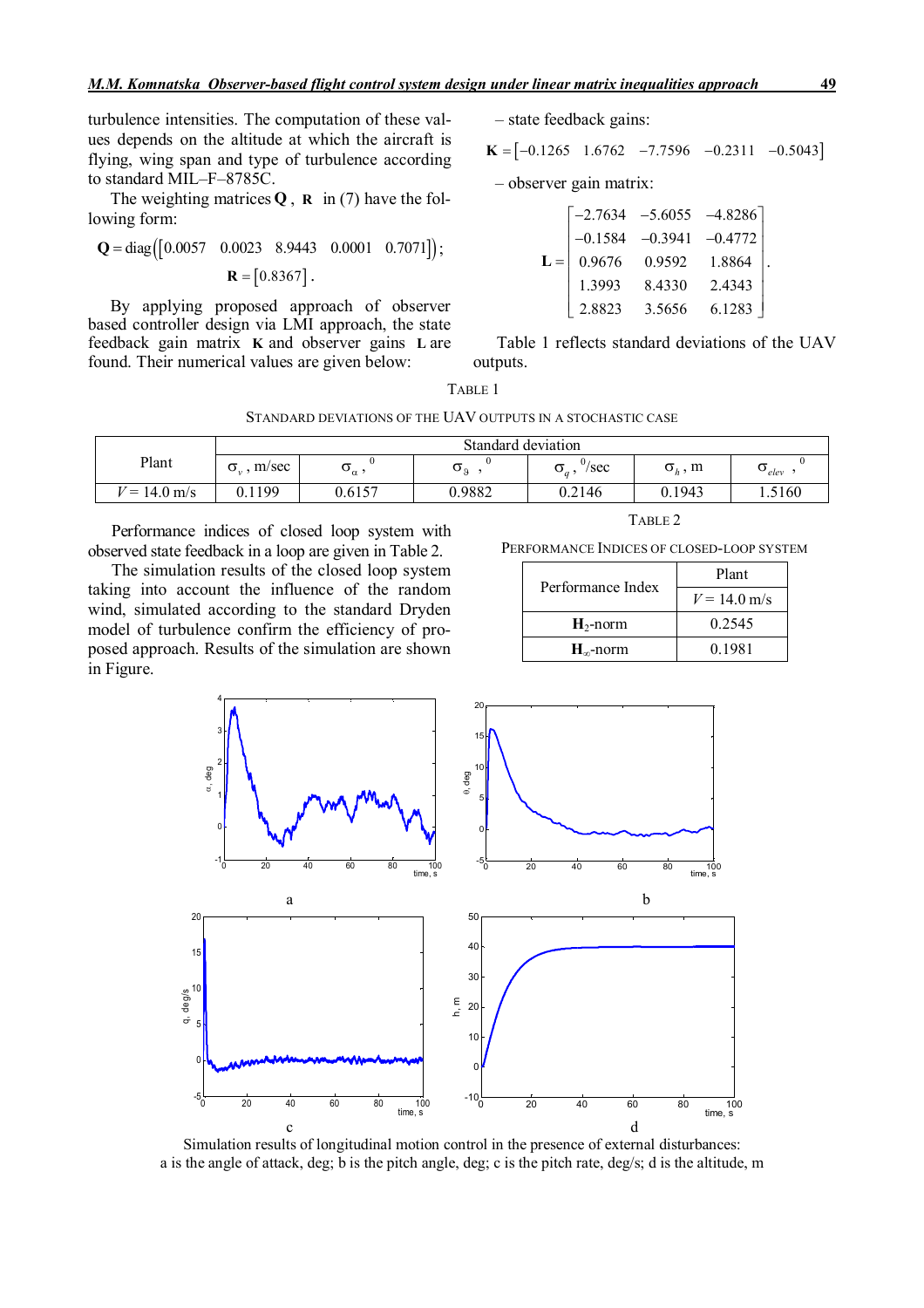#### **CONCLUSION**

As far as the incomplete state space vector is available for measuring, the flight control system for aircraft can be easily designed by applying observer. Thus, the unavailable states can be suitable approximated by restored states. In turn, the obtained control law is called observed state feedback. The proposed solution is very simple and uses Lyapunov approach. The proposed design procedure can be solved efficiently by applying LMI optimization technique. The main advantage of the proposed approach is that there is no need to define the region of observer poles placement. The proposed approach permits to define the observer gains and state feedback gain matrix directly from set of LMIs, simultaneously.

#### **REFERENCES**

[1] Austin, R. Unmanned Aircraft Systems: UAVS Design, Development and Deployment, John Wiley & Sons Ltd, Chichester, UK, 332 p., 2010.

[2] Beard, R. W.; McLain, T. W. Small Unmanned Aircraft. Theory and Practice, Princeton University Press, Princeton, NJ, 300 p., 2012.

[3] McLean D. Automatic Flight Control Systems, Prentice Hall, NY, 593 p., 1990.

[4] Zhou, K.; Doyle, J. Essentials of Robust Control, Prentice Hall, 425 p., 1999.

[5] Tunik, A. A.; Galaguz, T. A. "Robust Stabilization and Nominal Performance of the Flight Control System for Small UAV", *Applied and Computation Mathematics*, vol.3, no.1, pp. 34–45, 2004.

[6] Galaguz, T. A. Features of Digital Rodust Control System Design with Reduced-Order Observer, *Proceedings of the 3rd International Conference on* 

*Methods and Systems of Navigation and Motion Control*, pp. 147–149, 14-17 October, 2014.

[7] Schram G.; Verbruggen H. B. A Fuzzy Control Approach. Chapter 26 "*Robust Flight Control. Design Challenge*", Springer-Verlag.- Berlin, Heidelberg, New York, pp. 397–419, 1997.

[8] Komnatska, M. M. "LMI based design of flight control system combined with fuzzy tuning", *Proceedings of NAU*, no. 3 (44), pp. 25–34, 2010.

[9] Schram G.; Verbruggen H. B. A Fuzzy Control Approach. Chapter 26 "*Robust Flight Control. Design Challenge*", Springer-Verlag.- Berlin, Heidelberg, New York, pp. 397–419, 1997.

[10] Luenberger, D. Observing the state of a linear system, "*IEEE Transactions on Military Electronics*", vol.8, pp. 74–80, 1964.

[11] Luenberger, D. Observers for Multivariable Systems, "*IEEE Transactions on Automatic Control*", vol. AC-11, pp. 190–197, 1966.

[12] Luenberger, D. Introduction to Observers, "*IEEE Transactions on Automatic Control*", vol. AC-16, pp. 596–602, 1971.

[13] Lens, H.; Adamy, J. Observer Based Controller Design for Linear Systems with Input Constraints, *Proceeding of the 17th World Congress, International Federation of Automatic Control*, pp. 9916–9921, 6-11 July, 2008.

[14] Syrmos, V.L.; Abdallah, C.; Dorato, P.; Grigoriadis, K. Static Output Feedback: A Survey, "*Automatica*", vol. 33, pp. 125–137, 1997.

[15] Boyd S.; Barratt C. Linear Controller Design, Prentice Hall, NY, 416 p., 1991.

[16] Boyd, S.; Ghaoui, L. E.; Feron, E.; Balakrishnan, V. Linear Matrix Inequalities in System and Control Theory, SIAM Studies in Applied Mathematics, Philadelphia, 416 p., 1994.

Received 02 February 2015.

**Komnatska Marta.** Ph. D. Associate Professor. Aircraft control systems Department, National Aviation University, Kyiv, Ukraine. Education: National Aviation University, Kyiv, Ukraine (2007). Research interests: control systems and data processing. Publications: 35. E-mail: martakomnatska@gmail.com

#### **М. М. Комнацька. Синтез системи керування польотом зі спостерігачем на основі лінійних матричних нерівностей**

Розглянуто задачу синтезу системи керування польотом зі спостерігачем. Процедура синтезу дозволяє визначити спостерігач та регулятор одночасно. Особливістю запропонованого підходу полягає у тому, що у процесі синтезу спостерігача не виникає потреби вибирати полюса спостерігача. Запропонований підхід до синтезу системи керування польотом зі спостерігачем базується на застосуванні апарату лінійних матричних нерівностей. Ефективність запропонованого підходу демонструється на прикладі керування поздовжнім рухом безпілотного літального апарату.

**Ключові слова:** система керування польотом; спостерігач повного порядку; лінійні матричні нерівності; зворотний зв'язок за станом; теорема розділення.